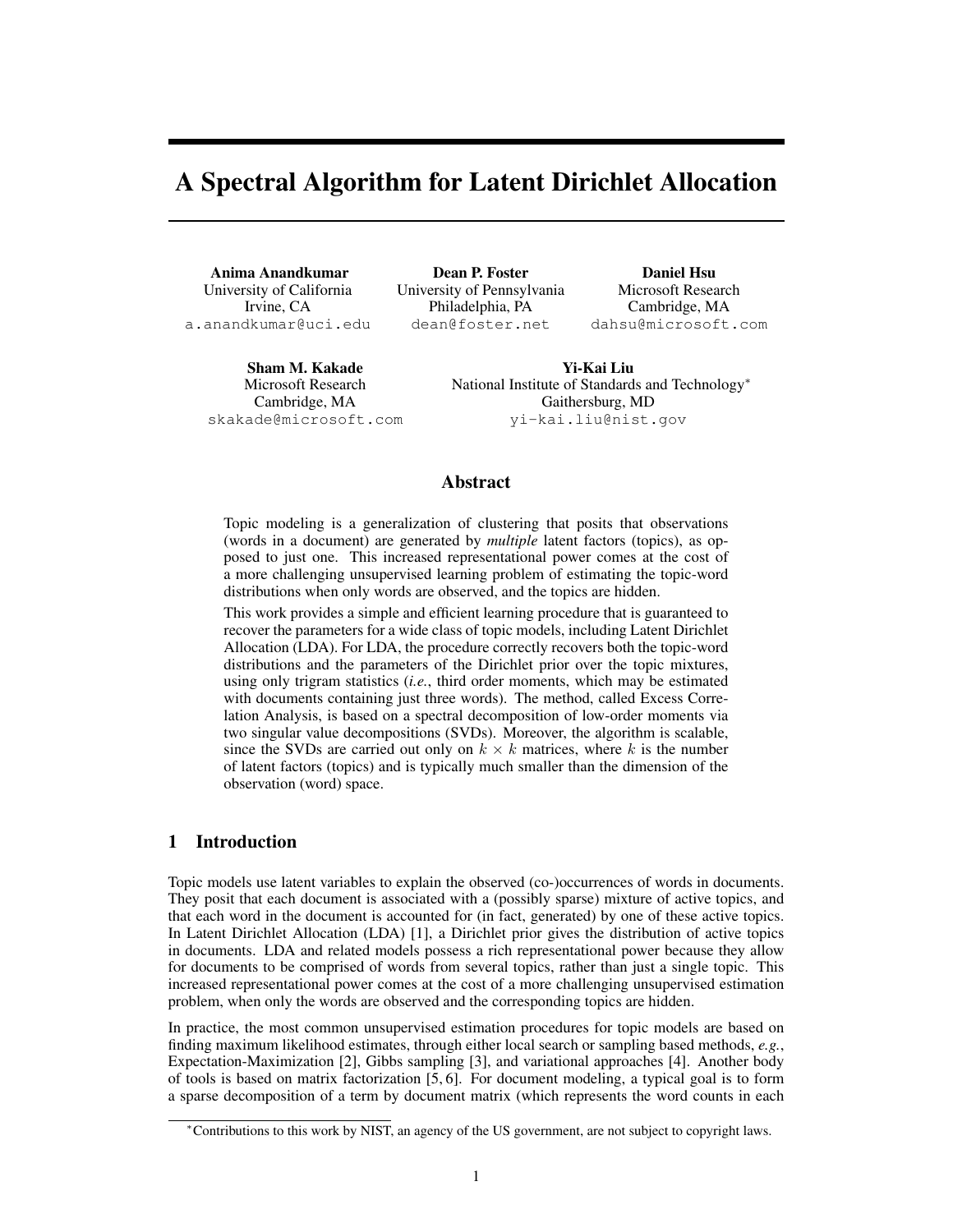document) into two parts: one which specifies the active topics in each document and the other which specifies the distributions of words under each topic.

This work provides an alternative approach to parameter recovery based on the method of moments [7], which attempts to match the observed moments with those posited by the model. Our approach does this efficiently through a particular decomposition of the low-order observable moments, which can be extracted using singular value decompositions (SVDs). This method is simple and efficient to implement, and is guaranteed to recover the parameters of a wide class of topic models, including the LDA model. We exploit exchangeability of the observed variables and, more generally, the availability of multiple views drawn independently from the same hidden component.

#### 1.1 Summary of contributions

We present an approach called Excess Correlation Analysis (ECA) based on the low-order (cross) moments of observed variables. These observed variables are assumed to be exchangeable (and, more generally, drawn from a multi-view model). ECA differs from Principal Component Analysis and Canonical Correlation Analysis in that it is based on two singular value decompositions: the first SVD whitens the data (based on the correlation between two observed variables) and the second SVD uses higher-order moments (third- or fourth-order moments) to find directions which exhibit non-Gaussianity, *i.e.*, directions where the moments are in *excess* of those suggested by a Gaussian distribution. The SVDs are performed only on  $k \times k$  matrices, where k is the number of latent factors; note that the number of latent factors (topics)  $k$  is typically much smaller than the dimension of the observed space d (number of words).

The method is applicable to a wide class of latent variable models including exchangeable and multiview models. We first consider the class of exchangeable variables with independent latent factors. We show that the (exact) low-order moments permit a decomposition that recovers the parameters for model class, and that this decomposition can be computed using two SVD computations. We then consider LDA and show that the same decomposition of a modified third-order moment correctly recovers both the probability distribution of words under each topic, as well as the parameters of the Dirichlet prior. We note that in order to estimate third-order moments in the LDA model, it suffices for each document to contain at least three words.

While the methods described assume exact moments, it is straightforward to write down the analogue "plug-in" estimators based on empirical moments from sampled data. We provide a simple sample complexity analysis that shows that estimating the third-order moments is not as difficult as it might naïvely seem since we only need a  $k \times k$  matrix to be accurate.

Finally, we remark that the moment decomposition can also be obtained using other techniques, including tensor decomposition methods and simultaneous matrix diagonalization methods. Some preliminary experiments illustrating the efficacy of one such method is given in the appendix.

Omitted proofs, and additional results and discussion are provided in the full version of the paper [8].

## 1.2 Related work

Under the assumption that a single active topic occurs in each document, the work of [9] provides the first provable guarantees for recovering the topic distributions (*i.e.*, the distribution of words under each topic), albeit with a rather stringent separation condition (where the words in each topic are essentially non-overlapping). Understanding what separation conditions permit efficient learning is a natural question; in the clustering literature, a line of work has focussed on understanding the relationship between the separation of the mixture components and the complexity of learning. For clustering, the first provable learnability result [10] was under a rather strong separation condition; subsequent results relaxed [11–18] or removed these conditions [19–21]; roughly speaking, learning under a weaker separation condition is more challenging, both computationally and statistically. For the topic modeling problem in which only a single active topic is present per document, [22] provides an algorithm for learning topics with no separation requirement, but under a certain full rank assumption on the topic probability matrix.

For the case of LDA (where each document may be about multiple topics), the recent work of [23] provides the first provable result under a natural separation condition. The condition requires that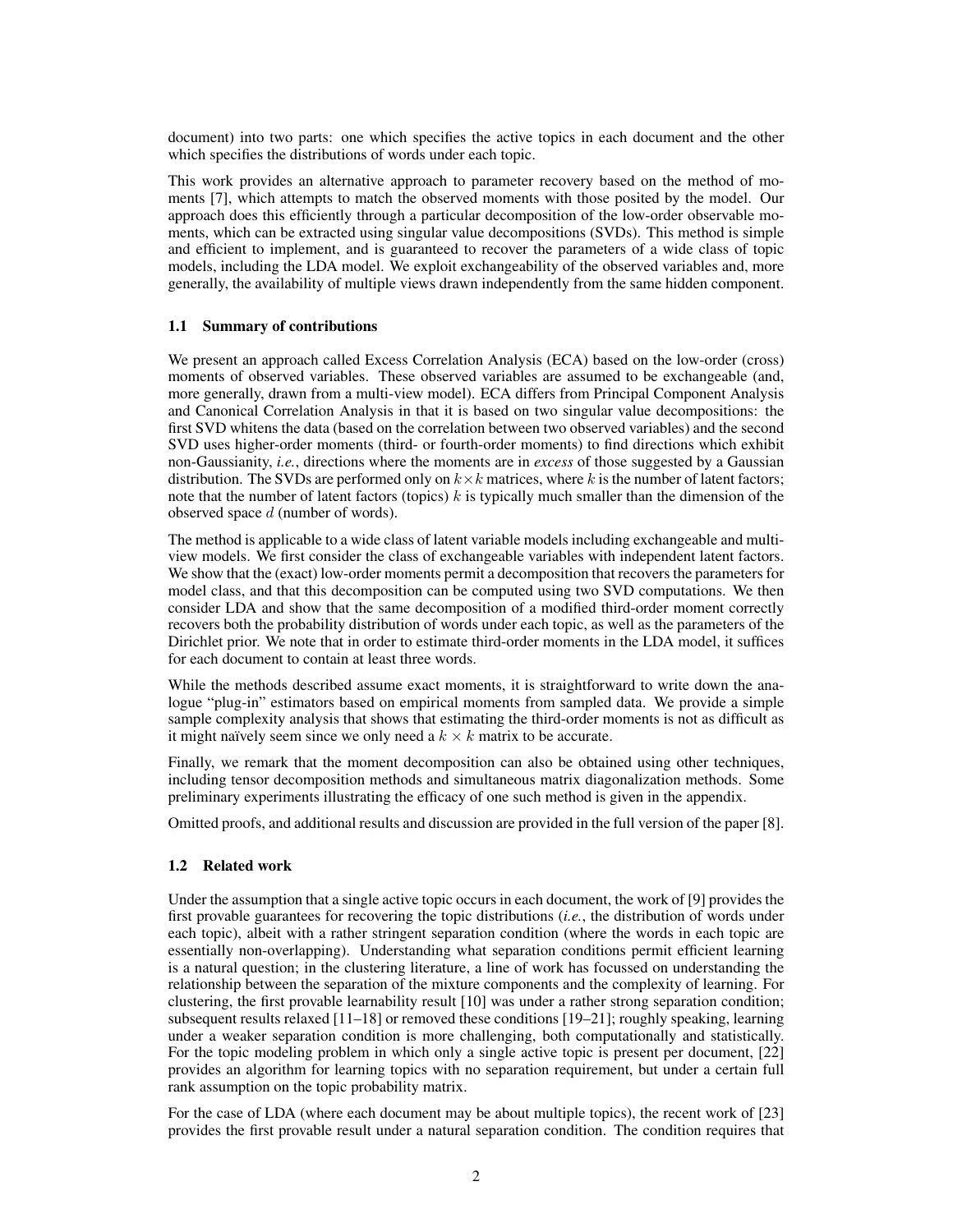each topic be associated with "anchor words" that only occur in documents about that topic. This is a significantly milder assumption than the one in [9]. Under this assumption, [23] provide the first provably correct algorithm for learning the topic distributions. Their work also justifies the use of non-negative matrix (NMF) as a provable procedure for this problem (the original motivation for NMF was as a topic modeling algorithm, though, prior to this work, formal guarantees as such were rather limited). Furthermore, [23] provides results for certain correlated topic models. Our approach makes further progress on this problem by relaxing the need for this separation condition and establishing a much simpler procedure for parameter estimation.

The underlying approach we take is a certain diagonalization technique of the observed moments. We know of at least three different settings which use this idea for parameter estimation.

The work in [24] uses eigenvector methods for parameter estimation in discrete Markov models involving multinomial distributions. The idea has been extended to other discrete mixture models such as discrete hidden Markov models (HMMs) and mixture models with a single active topic in each document (see [22, 25, 26]). For such single topic models, the work in [22] demonstrates the generality of the eigenvector method and the irrelevance of the noise model for the observations, making it applicable to both discrete models like HMMs as well as certain Gaussian mixture models.

Another set of related techniques is the body of algebraic methods used for the problem of blind source separation [27]. These approaches are tailored for independent source separation with additive noise (usually Gaussian) [28]. Much of the literature focuses on understanding the effects of measurement noise, which often requires more sophisticated algebraic tools (typically, knowledge of noise statistics or the availability of multiple views of the latent factors is not assumed). These algebraic ideas are also used by [29, 30] for learning a linear transformation (in a noiseless setting) and provides a different provably correct algorithm, based on a certain ascent algorithm (rather than joint diagonalization approach, as in [27]), and a provably correct algorithm for the noisy case was recently obtained by [31].

The underlying insight exploited by our method is the presence of exchangeable (or multi-view) variables (*e.g.*, multiple words in a document), which are drawn independently conditioned on the same hidden state. This allows us to exploit ideas both from [24] and from [27]. In particular, we show that the "topic" modeling problem exhibits a rather simple algebraic solution, where only two SVDs suffice for parameter estimation.

Furthermore, the exchangeability assumption permits us to have an *arbitrary* noise model (rather than an additive Gaussian noise, which is not appropriate for multinomial and other discrete distributions). A key technical contribution is that we show how the basic diagonalization approach can be adapted for Dirichlet models, through a rather careful construction. This construction bridges the gap between the single topic models (as in [22, 24]) and the independent latent factors model.

More generally, the multi-view approach has been exploited in previous works for semi-supervised learning and for learning mixtures of well-separated distributions (*e.g.*, [16,18,32,33]). These previous works essentially use variants of canonical correlation analysis [34] between the two views. This work follows [22] in showing that having a third view of the data permits rather simple estimation procedures with guaranteed parameter recovery.

## 2 The independent latent factors and LDA models

Let  $h = (h_1, h_2, \ldots, h_k) \in \mathbb{R}^k$  be a random vector specifying the latent factors (*i.e.*, the hidden state) of a model, where  $h_i$  is the value of the  $i$ -th factor. Consider a sequence of *exchangeable* random vectors  $x_1, x_2, x_3, x_4, \ldots \in \mathbb{R}^d$ , which we take to be the observed variables. Assume throughout that  $d \geq k$ ; that  $x_1, x_2, x_3, x_4, \ldots \in \mathbb{R}^d$  are conditionally independent given h. Furthermore, assume there exists a matrix  $O \in \mathbb{R}^{d \times k}$  such that

$$
\mathbb{E}[x_v|h] = Oh
$$

for each  $v \in \{1, 2, 3, \dots\}$ . Throughout, we assume the following condition.

Condition 2.1. O has full column rank.

This is a mild assumption, which allows for identifiability of the columns of O. The goal is to estimate the matrix O, sometimes referred to as the *topic matrix*. Note that at this stage, we have not made any assumptions on the noise model; it need not be additive nor even independent of  $h$ .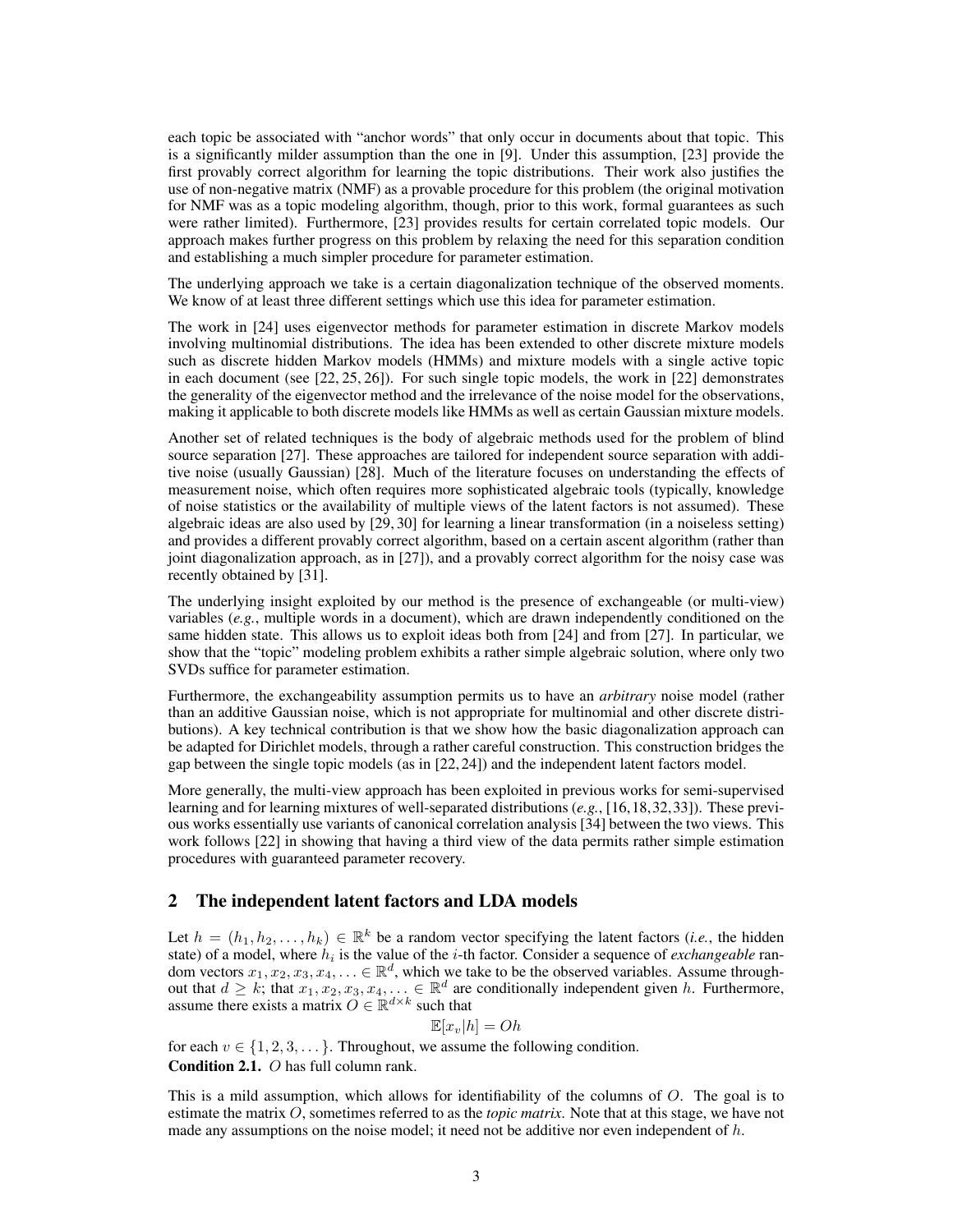#### 2.1 Independent latent factors model

In the independent latent factors model, we assume h has a product distribution, *i.e.*,  $h_1, h_2, \ldots, h_k$ are independent. Two important examples of this setting are as follows.

**Multiple mixtures of Gaussians**: Suppose  $x_v = Oh + \eta$ , where  $\eta$  is Gaussian noise and h is a binary vector (under a product distribution). Here, the *i*-th column  $O_i$  can be considered to be the mean of the  $i$ -th Gaussian component. This generalizes the classic mixture of  $k$  Gaussians, as the model now permits any number of Gaussians to be responsible for generating the hidden state (*i.e.*, h is permitted to be any of the  $2^k$  vectors on the hypercube, while in the classic mixture problem, only one component is responsible). We may also allow  $\eta$  to be heteroskedastic (*i.e.*, the noise may depend on h, provided the linearity assumption  $\mathbb{E}[x_v|h] = Oh$  holds).

**Multiple mixtures of Poissons:** Suppose  $[Oh]_i$  specifies the Poisson rate of counts for  $[x_v]_i$ . For example,  $x_v$  could be a vector of word counts in the v-th sentence of a document. Here, O would be a matrix with positive entries, and  $h_i$  would scale the rate at which topic i generates words in a sentence (as specified by the *i*-th column of O). The linearity assumption is satisfied as  $\mathbb{E}[x_v|h] = Oh$ (note the noise is not additive in this case). Here, multiple topics may be responsible for generating the words in each sentence. This model provides a natural variant of LDA, where the distribution over  $h$  is a product distribution (while in LDA,  $h$  is a probability vector).

#### 2.2 The Dirichlet model

Now suppose the hidden state  $h$  is a distribution itself, with a density specified by the Dirichlet distribution with parameter  $\alpha \in \mathbb{R}_{>0}^k$  ( $\alpha$  is a strictly positive real vector). We often think of h as a distribution over topics. Precisely, the density of  $h \in \Delta^{k-1}$  (where the probability simplex  $\Delta^{k-1}$ denotes the set of possible distributions over  $k$  outcomes) is specified by:

$$
p_{\alpha}(h) := \frac{1}{Z(\alpha)} \prod_{i=1}^{k} h_i^{\alpha_i - 1}
$$

where  $Z(\alpha) := \frac{\prod_{i=1}^k \Gamma(\alpha_i)}{\Gamma(\alpha_0)}$  and  $\alpha_0 := \alpha_1 + \alpha_2 + \cdots + \alpha_k$ . Intuitively,  $\alpha_0$  (the sum of the "pseudocounts") characterizes the concentration of the distribution. As  $\alpha_0 \to 0$ , the distribution degenerates to one over pure topics (*i.e.*, the limiting density is one in which, almost surely, exactly one coordinate of  $h$  is 1, and the rest are 0).

Latent Dirichlet Allocation: LDA makes the further assumption that each random variable  $x_1, x_2, x_3, \ldots$  takes on discrete values out of d outcomes (*e.g.*,  $x_v$  represents what the *v*-th word in a document is, so d represents the number of words in the language). The *i*-th column  $O_i$  of  $O$  is a probability vector representing the distribution over words for the *i*-th topic. The sampling process for a document is as follows. First, the topic mixture  $h$  is drawn from the Dirichlet distribution. Then, the v-th word in the document (for  $v = 1, 2, \ldots$ ) is generated by: (i) drawing  $t \in [k] := \{1, 2, \ldots k\}$  according to the discrete distribution specified by h, then (ii) drawing  $x_v$ according to the discrete distribution specified by  $O_t$  (the t-th column of O). Note that  $x_v$  is independent of h given t. For this model to fit in our setting, we use the "one-hot" encoding for  $x_v$ from [22]:  $x_v \in \{0,1\}^d$  with  $[x_v]_j = 1$  iff the v-th word in the document is the j-th word in the vocabulary. Observe that

$$
\mathbb{E}[x_v|h] = \sum_{i=1}^k \Pr[t=i|h] \cdot \mathbb{E}[x_v|t=i,h] = \sum_{i=1}^k h_i \cdot O_i = Oh
$$

as required. Again, note that the noise model is not additive.

## 3 Excess Correlation Analysis (ECA)

We now present efficient algorithms for exactly recovering  $O$  from low-order moments of the observed variables. The algorithm is based on two singular value decompositions: the first SVD whitens the data (based on the correlation between two variables), and the second SVD is carried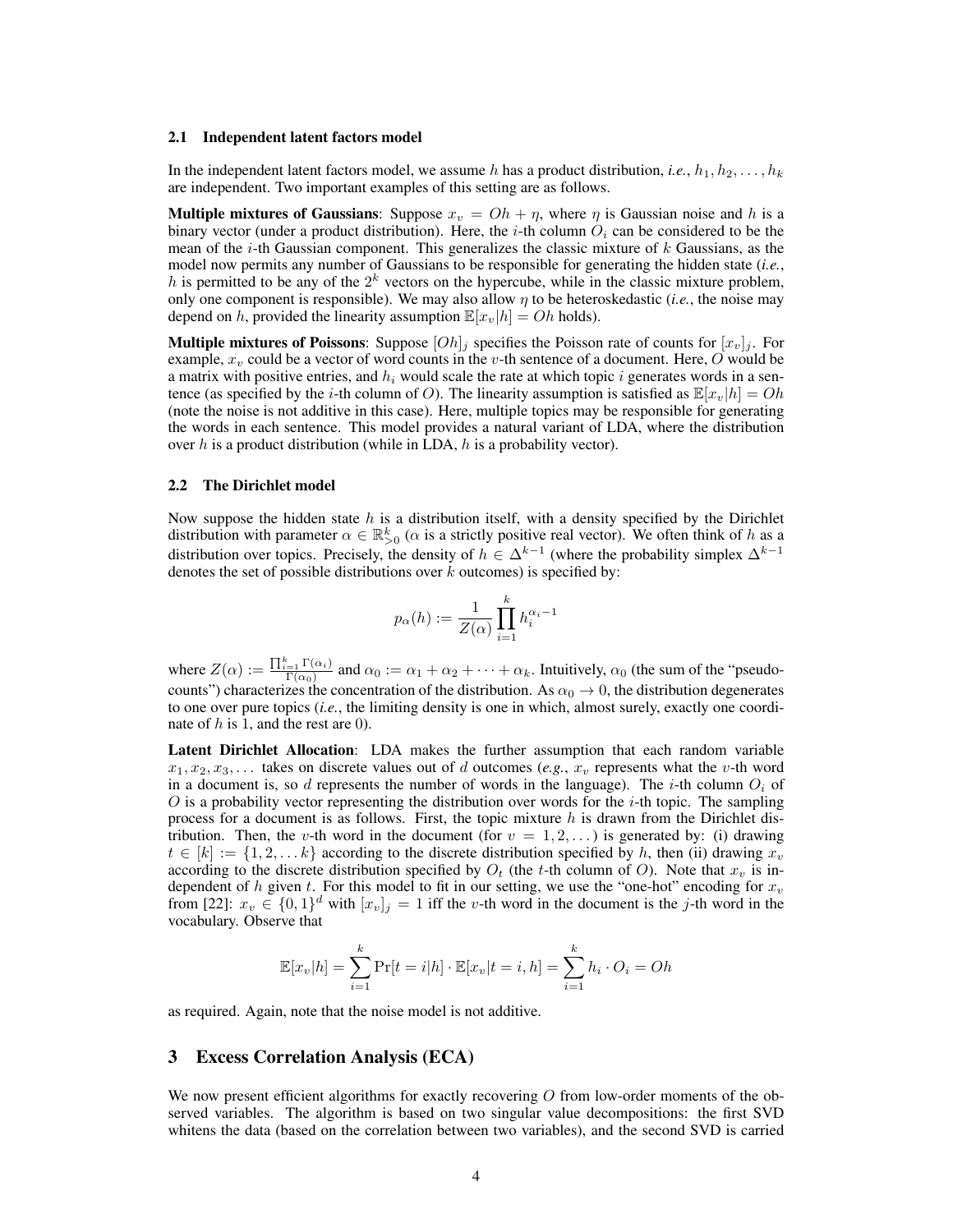#### Algorithm 1 ECA, with skewed factors

**Input:** vector  $\theta \in \mathbb{R}^k$ ; the moments Pairs and Triples.

1. **Dimensionality reduction:** Find a matrix  $U \in \mathbb{R}^{d \times k}$  such that

 $range(U) = range(Pairs)$ .

(See Remark 1 for a fast procedure.)

2. Whiten: Find  $V \in \mathbb{R}^{k \times k^2}$  so  $V^{\top} (U^{\top}$  Pairs  $U)V$  is the  $k \times k$  identity matrix. Set:

 $W = UV$ .

3. **SVD:** Let  $\Xi$  be the set of left singular vectors of

 $W^{\top}$  Triples $(W\theta)W$ 

corresponding to *non-repeated* singular values (*i.e.*, singluar values with multiplicity one).

4. Reconstruct: Return the set

$$
\widehat{O} := \{ (W^+)^\top \xi \, : \, \xi \in \Xi \}.
$$

out on higher-order moments. We start with the case of independent factors, as these algorithms make the basic diagonalization approach clear.

Throughout, we use  $A^+$  to denote the Moore-Penrose pseudo-inverse.

#### 3.1 Independent and skewed latent factors

Define the following moments:

 $\mu := \mathbb{E}[x_1], \quad \text{Pairs} := \mathbb{E}[(x_1 - \mu) \otimes (x_2 - \mu)], \quad \text{Triples} := \mathbb{E}[(x_1 - \mu) \otimes (x_2 - \mu) \otimes (x_3 - \mu)]$ (here  $\otimes$  denotes the tensor product, so  $\mu \in \mathbb{R}^d$ , Pairs  $\in \mathbb{R}^{d \times d}$ , and Triples  $\in \mathbb{R}^{d \times d \times d}$ ). It is convenient to project Triples to matrices as follows:

$$
\text{Triples}(\eta) := \mathbb{E}[(x_1 - \mu)(x_2 - \mu)^{\top} \langle \eta, x_3 - \mu \rangle].
$$

Roughly speaking, we can think of Triples( $\eta$ ) as a re-weighting of a cross covariance (by  $\langle \eta, x_3 - \eta \rangle$  $\mu$ .

Note that the matrix  $\hat{O}$  is only identifiable up to permutation and scaling of columns. To see the latter, observe the distribution of any  $x_v$  is unaltered if, for any  $i \in [k]$ , we multiply the *i*-th column of O by a scalar  $c \neq 0$  and divide the variable  $h_i$  by the same scalar c. Without further assumptions, we can only hope to recover a certain canonical form of O, defined as follows.

**Definition 1** (Canonical form). We say O is in a *canonical form* (relative to h) if, for each  $i \in [k]$ ,

$$
\sigma_i^2 := \mathbb{E}[(h_i - \mathbb{E}[h_i])^2] = 1.
$$

The transformation  $O \leftarrow O \text{diag}(\sigma_1, \sigma_2, \ldots, \sigma_k)$  (and a rescaling of h) places O in canonical form relative to h, and the distribution over  $x_1, x_2, x_3, \ldots$  is unaltered. In canonical form, O is unique up to a signed column permutation.

Let  $\mu_{i,p} := \mathbb{E}[(h_i - \mathbb{E}[h_i])^p]$  denote the p-th central moment of  $h_i$ , so the variance and skewness of  $h_i$  are given by  $\sigma_i^2 := \mu_{i,2}$  and  $\gamma_i := \mu_{i,3}/\sigma_i^3$ . The first result considers the case when the skewness is non-zero.

**Theorem 3.1** (Independent and skewed factors). Assume Condition 2.1 and  $\sigma_i^2 > 0$  for each  $i \in [k]$ . *Under the independent latent factor model, the following hold.*

- No False Positives: *For all*  $\theta \in \mathbb{R}^k$ , *Algorithm 1 returns a subset of the columns of O, in canonical form up to sign.*
- Exact Recovery: Assume  $\gamma_i \neq 0$  for each  $i \in [k]$ . If  $\theta \in \mathbb{R}^k$  is drawn uniformly at random *from the unit sphere*  $\mathcal{S}^{k-1}$ *, then with probability* 1, Algorithm 1 returns all columns of O, *in canonical form up to sign.*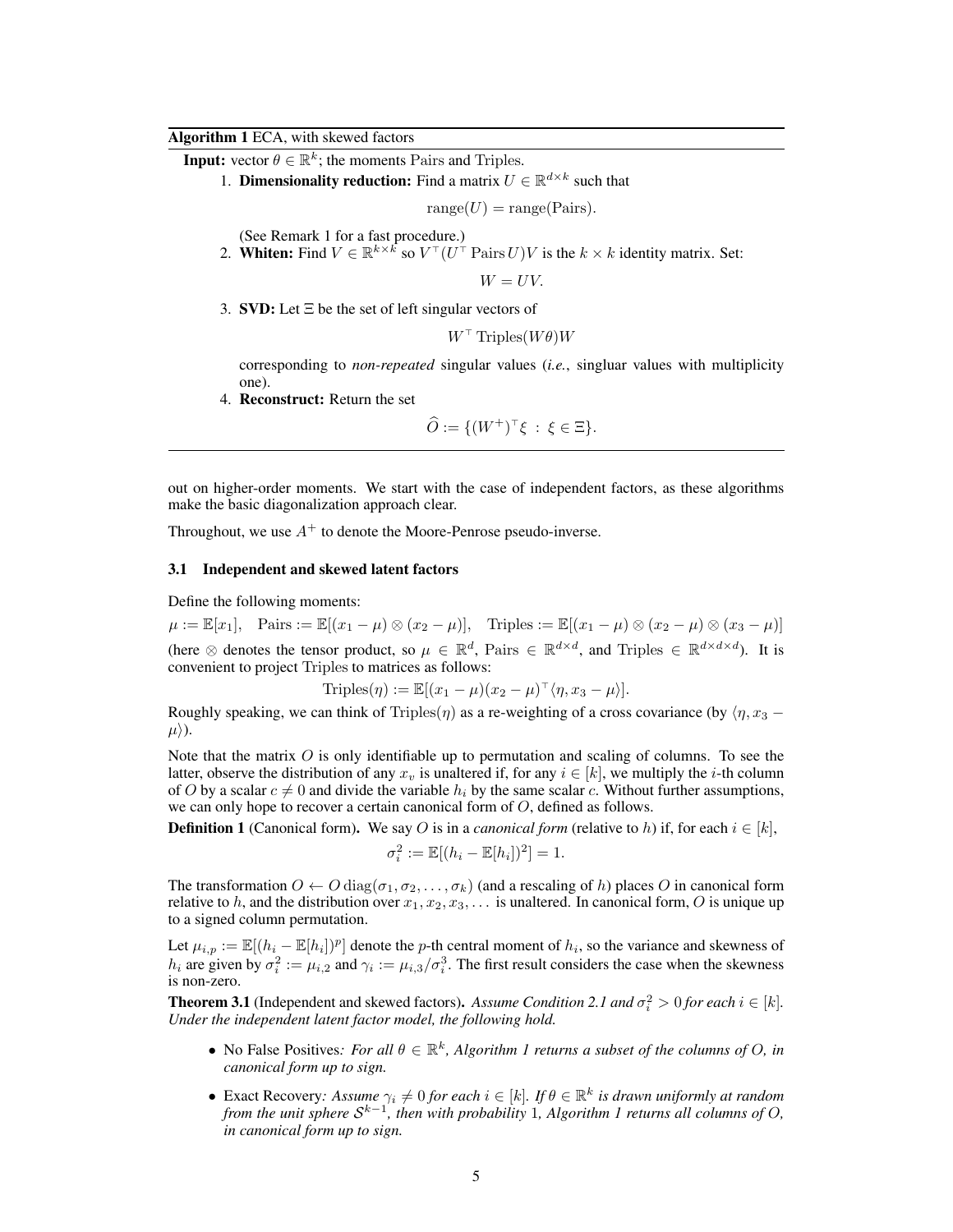The proof of this theorem relies on the following lemma.

Lemma 3.1 (Independent latent factors moments). *Under the independent latent factor model,*

$$
\begin{aligned}\n\text{Pairs} &= \sum_{i=1}^{k} \sigma_i^2 \, O_i \otimes O_i = O \, \text{diag}(\sigma_1^2, \sigma_2^2, \dots, \sigma_k^2) O^\top, \\
\text{Triples} &= \sum_{i=1}^{k} \mu_{i,3} \, O_i \otimes O_i \otimes O_i, \quad \text{Triples}(\eta) = O \, \text{diag}(O^\top \eta) \, \text{diag}(\mu_{1,3}, \mu_{2,3}, \dots, \mu_{k,3}) O^\top.\n\end{aligned}
$$

*Proof.* The model assumption  $\mathbb{E}[x_v|h] = Oh$  implies  $\mu = O \mathbb{E}[h]$ . Therefore  $\mathbb{E}[(x_v - \mu)|h] =$  $O(h - \mathbb{E}[h])$ . Using the conditional independence of  $x_1$  and  $x_2$  given h, and the fact that h has a product distribution,

$$
\begin{aligned} \text{Pairs} &= \mathbb{E}[(x_1 - \mu) \otimes (x_2 - \mu)] = \mathbb{E}[\mathbb{E}[(x_1 - \mu)|h] \otimes \mathbb{E}[(x_2 - \mu)|h]] \\ &= O\mathbb{E}[(h - \mathbb{E}[h]) \otimes (h - \mathbb{E}[h])]O^\top = O \operatorname{diag}(\sigma_1^2, \sigma_2^2, \dots, \sigma_k^2)O^\top. \end{aligned}
$$

 $\Box$ 

An analogous argument gives the claims for Triples and Triples $(\eta)$ .

*Proof of Theorem 3.1.* Assume O is in canonical form with respect to h. By Condition 2.1,  $U^{\top}$  Pairs  $U \in \mathbb{R}^{k \times k}$  is full rank and hence positive definite. Thus the whitening step is possible, and  $M := W^{\top}O$  is orthogonal. Observe that  $W^{\top}$  Triples( $W\theta$ ) $W = M\overline{D}M^{\top}$ , where  $D := \text{diag}(M^{\top}\theta) \text{diag}(\gamma_1, \gamma_2, \dots, \gamma_k)$ . Since M is orthogonal, the above is an eigendecomposition of  $W^{\top}$  Triples( $W\theta$ )W, and hence the set of left singular vectors corresponding to nonrepeated singular values are uniquely defined up to sign. Each such singular vector  $\xi$  is of the form  $s_iMe_i = s_iW^{\top}Oe_i = s_iW^{\top}O_i$  for some  $i \in [k]$  and  $s_i \in {\pm 1}$ , so  $(W^+)^{\top}\xi =$  $s_i W (W^{\top} W)^{-1} W^{\top} O_i = s_i O_i$  (because  $\text{range}(W) = \text{range}(U) = \text{range}(\tilde{O})$ ).

If  $\theta$  is drawn uniformly at random from  $\mathcal{S}^{k-1}$ , then so is  $M^{\top}\theta$ . In this case, almost surely, the diagonal entries of D are unique (provided that each  $\gamma_i \neq 0$ ), and hence every singular value of  $W^{\dagger}$  Triples( $W\theta$ )W is non-repeated. П

*Remark* 1 (Finding range(Pairs) efficiently). Let  $\Theta \in \mathbb{R}^{d \times k}$  be a random matrix with entries sampled independently from the standard normal distribution, and set  $U :=$  Pairs  $\Theta$ . Then with probability 1, range( $U$ ) = range(Pairs).

It is easy to extend Algorithm 1 to kurtotic sources where  $\kappa_i := (\mu_{i,4}/\sigma_i^4) - 3 \neq 0$  for each  $i \in [k]$ , simply by using fourth-order cumulants in places of Triples $(\eta)$ . The details are given in the full version of the paper.

#### 3.2 Latent Dirichlet Allocation

Now we turn to LDA where h has a Dirichlet density. Even though the distribution on h is proportional to the product  $h_1^{\alpha_1-1}h_2^{\alpha_2-1}\cdots h_k^{\alpha_k-1}$ , the  $h_i$  are not independent because h is constrained to live in the simplex. These mild dependencies suggest using a certain correction of the moments with ECA.

We assume  $\alpha_0$  is known. Knowledge of  $\alpha_0 = \alpha_1 + \alpha_2 + \cdots + \alpha_k$  is significantly weaker than having full knowledge of the entire parameter vector  $\alpha = (\alpha_1, \alpha_2, \dots, \alpha_k)$ . A common practice is to specify the entire parameter vector  $\alpha$  in a homogeneous manner, with each component being identical (see [35]). Here, we need only specify the sum, which allows for arbitrary inhomogeneity in the prior.

Denote the mean and a modified second moment by

$$
\mu = \mathbb{E}[x_1],
$$
  $\text{Pairs}_{\alpha_0} := \mathbb{E}[x_1 x_2^\top] - \frac{\alpha_0}{\alpha_0 + 1} \mu \mu^\top,$ 

and a modified third moment as

$$
\begin{split} \text{Triples}_{\alpha_0}(\eta) &:= \mathbb{E}[x_1 x_2^\top \langle \eta, x_3 \rangle] - \frac{\alpha_0}{\alpha_0 + 2} \Big( \mathbb{E}[x_1 x_2^\top] \eta \mu^\top + \mu \eta^\top \mathbb{E}[x_1 x_2^\top] + \langle \eta, \mu \rangle \mathbb{E}[x_1 x_2^\top] \Big) \\ &+ \frac{2\alpha_0^2}{(\alpha_0 + 2)(\alpha_0 + 1)} \langle \eta, \mu \rangle \mu \mu^\top. \end{split}
$$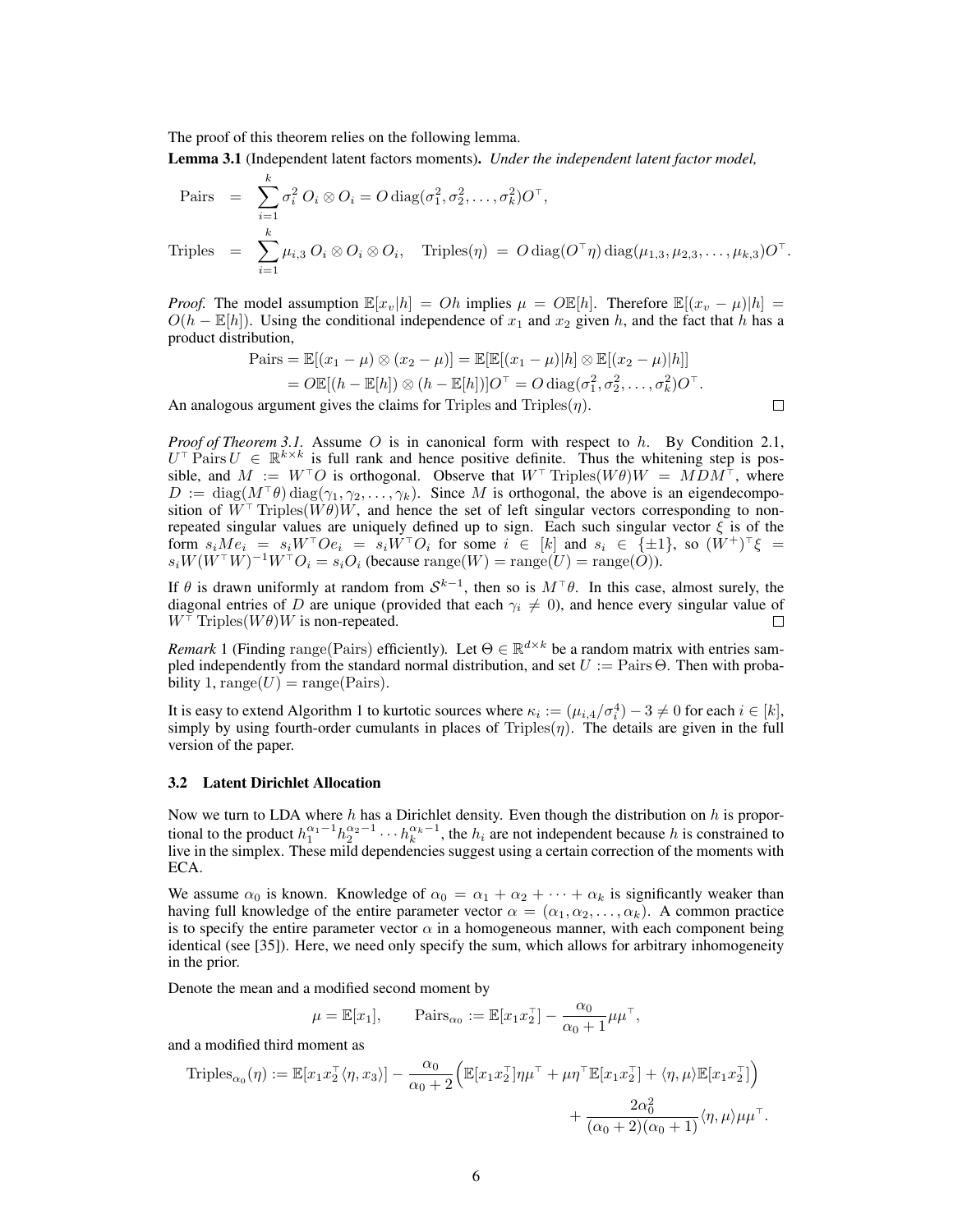## Algorithm 2 ECA for Latent Dirichlet Allocation

**Input:** vector  $\theta \in \mathbb{R}^k$ ; the modified moments  $\text{Pairs}_{\alpha_0}$  and  $\text{Triples}_{\alpha_0}$ .

- 1–3. Execute steps 1–3 of Algorithm 1 with  $\text{Pairs}_{\alpha_0}$  and  $\text{Triples}_{\alpha_0}$  in place of Pairs and Triples.
	- 4. Reconstruct and normalize: Return the set

$$
\widehat{O}:=\left\{\ \frac{(W^+)^{\top}\xi}{\vec{1}^{\top}(W^+)^{\top}\xi}\ : \xi\in \Xi\right\}
$$

where  $\vec{1} \in \mathbb{R}^d$  is a vector of all ones.

*Remark* 2 (Central vs. non-central moments). In the limit as  $\alpha_0 \to 0$ , the Dirichlet model degenerates so that, with probability 1, only one coordinate of h equals 1 and the rest are 0 (*i.e.*, each document is about just one topic). In this case, the modified moments tend to the raw (cross) moments:

$$
\lim_{\alpha_0 \to 0} \text{Pairs}_{\alpha_0} = \mathbb{E}[x_1 \otimes x_2], \quad \lim_{\alpha_0 \to 0} \text{Triples}_{\alpha_0} = \mathbb{E}[x_1 \otimes x_2 \otimes x_3].
$$

Note that the one-hot encoding of words in  $x<sub>v</sub>$  implies that

$$
\mathbb{E}[x_1 \otimes x_2] = \sum_{1 \leq i,j \leq d} \Pr[x_1 = e_i, x_2 = e_j] \, e_i \otimes e_j = \sum_{1 \leq i,j \leq d} \Pr[\text{1st word} = i, \text{2nd word} = j] \, e_i \otimes e_j,
$$

(and a similar expression holds for  $\mathbb{E}[x_1 \otimes x_2 \otimes x_3]$ ), so these raw moments in the limit  $\alpha_0 \to 0$  are precisely the joint probabilitiy tables of words across all documents.

At the other extreme  $\alpha_0 \to \infty$ , the modified moments tend to the central moments:

$$
\lim_{\alpha_0 \to \infty} \text{Pairs}_{\alpha_0} = \mathbb{E}[(x_1 - \mu) \otimes (x_2 - \mu)], \quad \lim_{\alpha_0 \to \infty} \text{Triples}_{\alpha_0} = \mathbb{E}[(x_1 - \mu) \otimes (x_2 - \mu) \otimes (x_3 - \mu)]
$$

(to see this, expand the central moment and use exchangeability:  $\mathbb{E}[x_1 x_2^{\top}] = \mathbb{E}[x_2 x_3^{\top}] = \mathbb{E}[x_1 x_3^{\top}].$ 

Our main result here shows that ECA recovers both the topic matrix  $O$ , up to a permutation of the columns (where each column represents a probability distribution over words for a given topic) and the parameter vector  $\alpha$ , using only knowledge of  $\alpha_0$  (which, as discussed earlier, is a significantly less restrictive assumption than tuning the entire parameter vector).

Theorem 3.2 (Latent Dirichlet Allocation). *Assume Condition 2.1 holds. Under the LDA model, the following hold.*

- No False Positives: *For all*  $\theta \in \mathbb{R}^k$ , *Algorithm 2 returns a subset of the columns of O.*
- **•** Topic Recovery: If  $\theta \in \mathbb{R}^k$  is drawn uniformly at random from the unit sphere  $\mathcal{S}^{k-1}$ , then *with probability* 1*, Algorithm 2 returns all columns of* O*.*
- Parameter Recovery: The Dirichlet parameter  $\alpha$  satisfies  $\alpha = \alpha_0(\alpha_0 + \alpha_1)$  $1)O^+$  Pairs $_{\alpha_0}(O^+)^{\dagger}$   $\vec{1}$ *, where*  $\vec{1} \in \mathbb{R}^k$  *is a vector of all ones.*

The proof relies on the following lemma.

Lemma 3.2 (LDA moments). *Under the LDA model,*

$$
\begin{array}{rcl}\n\text{Pairs}_{\alpha_0} & = & \displaystyle\frac{1}{(\alpha_0+1)\alpha_0}O\operatorname{diag}(\alpha)O^\top, \\
\text{Triples}_{\alpha_0}(\eta) & = & \displaystyle\frac{2}{(\alpha_0+2)(\alpha_0+1)\alpha_0}O\operatorname{diag}(O^\top\eta)\operatorname{diag}(\alpha)O^\top.\n\end{array}
$$

The proof of Lemma 3.2 is similar to that of Lemma 3.1, except here we must use the specific properties of the Dirichlet distribution to show that the corrections to the raw (cross) moments have the desired effect.

*Proof of Theorem 3.2.* Note that with the rescaling  $\tilde{O} := \frac{1}{\sqrt{1-\rho^2}}$  $\frac{1}{(\alpha_0+1)\alpha_0}O \operatorname{diag}(\sqrt{\alpha_1}, \sqrt{\alpha_2}, \ldots, \sqrt{\alpha_k}),$ we have that  $\text{Pairs}_{\alpha_0} = \tilde{O}\tilde{O}^\top$ . This is akin to  $\tilde{O}$  being in canonical form as per the skewed factor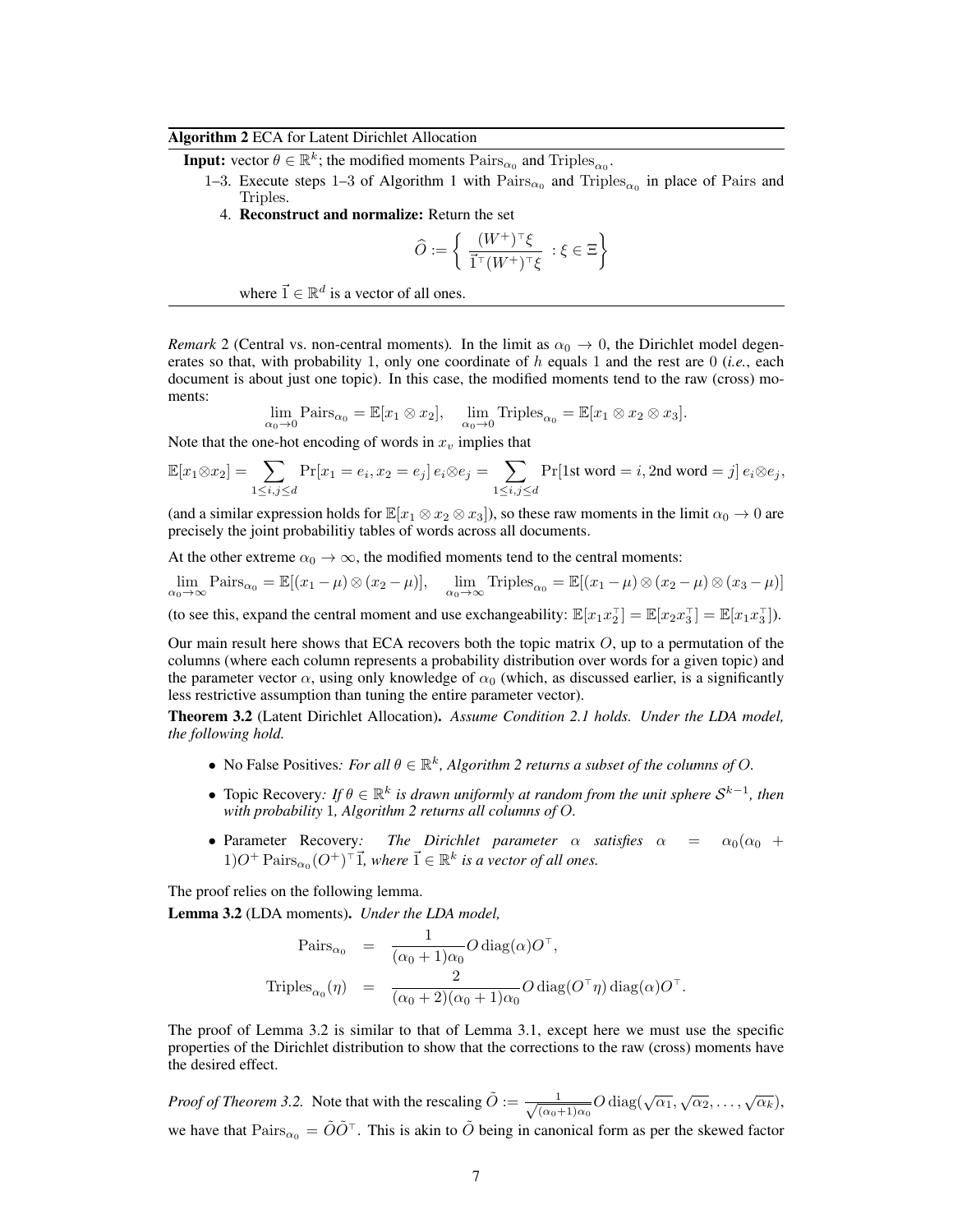model of Theorem 3.1. Now the proof of the first two claims is the same as that of Theorem 3.1; the only modification is that we simply normalize the output of Algorithm 1. Finally, observe that claim for estimating  $\alpha$  holds due to the functional form of  $\text{Pairs}_{\alpha_0}$ .

*Remark* 3 (Limiting behaviors). ECA seamlessly interpolates between the single topic model ( $\alpha_0 \rightarrow$ 0) of [22] and the skewness-based ECA, Algorithm 1 ( $\alpha_0 \rightarrow \infty$ ).

#### 4 Discussion

#### 4.1 Sample complexity

It is straightforward to derive a "plug-in" variant of Algorithm 2 based on empirical moments rather than exact population moments. The empirical moments are formed using the word co-occurrence statistics for documents in a corpus. The following theorem shows that the empirical version of ECA returns accurate estimates of the topics. The details and proof are left to the full version of the paper.

**Theorem 4.1** (Sample complexity for LDA). *There exist universal constants*  $C_1$ ,  $C_2 > 0$  *such that the following hold. Let*  $p_{\min} = \min_i \frac{\alpha_i}{\alpha_0}$  *and let*  $\sigma_k(O)$  *denote the smallest (non-zero) singular value of O. Suppose that we obtain*  $N \geq C_1 \cdot ((\alpha_0 + 1)/(p_{\min} \sigma_k(O)^2))^2$  independent samples *of*  $x_1, x_2, x_3$  *in the LDA model, which are used to form empirical moments*  $\widehat{Pairs}_{\alpha_0}$  *and*  $\widehat{Triples}_{\alpha_0}$ . With high probability, the plug-in variant of Algorithm 2 returns a set  $\{\hat{O}_1, \hat{O}_2, \dots \hat{O}_k\}$  such that, *for some permutation*  $\sigma$  *of*  $[k]$ *,* 

$$
||O_i - \hat{O}_{\sigma(i)}||_2 \le C_2 \cdot \frac{(\alpha_0 + 1)^2 k^3}{p_{\min}^2 \sigma_k(O)^3 \sqrt{N}}, \quad \forall i \in [k].
$$

#### 4.2 Alternative decomposition methods

Algorithm 1 is a theoretically efficient and simple-to-state method for obtaining the desired decomposition of the tensor Triples  $= \sum_{i=1}^k \mu_{i,3} O_i \otimes O_i \otimes O_i$  (a similar tensor form for Triples<sub> $\alpha_0$ </sub> in the case of LDA can also be given). However, in practice the method is not particularly stable, due to the use of internal randomization to guarantee strict separation of singular values. It should be noted that there are other methods in the literature for obtaining these decompositions, for instance, methods based on simultaneous diagonalizations of matrices [36] as well as direct tensor decomposition methods [37]; and that these methods can be significantly more stable than Algorithm 1. In particular, very recent work in [37] shows that the structure revealed in Lemmas 3.1 and 3.2 can be exploited to derive very efficient estimation algorithms for all the models considered here (and others) based on a tensor power iteration. We have used a simplified version of this tensor power iteration in preliminary experiments for estimating topic models, and found the results (Appendix A) to be very encouraging, especially due to the speed and robustness of the algorithm.

#### Acknowledgements

We thank Kamalika Chaudhuri, Adam Kalai, Percy Liang, Chris Meek, David Sontag, and Tong Zhang for many invaluable insights. We also give warm thanks to Rong Ge for sharing preliminary results (in [23]) and early insights into this problem with us. Part of this work was completed while all authors were at Microsoft Research New England. AA is supported in part by the NSF Award CCF-1219234, AFOSR Award FA9550-10-1-0310 and the ARO Award W911NF-12-1-0404.

#### References

- [1] David M. Blei, Andrew Ng, and Michael Jordan. Latent dirichlet allocation. *JMLR*, 3:993–1022, 2003.
- [2] R. A. Redner and H. F. Walker. Mixture densities, maximum likelihood and the EM algorithm. *SIAM Review*, 26(2):195–239, 1984.
- [3] A. Asuncion, P. Smyth, M. Welling, D. Newman, I. Porteous, and S. Triglia. Distributed gibbs sampling for latent variable models. In *Scaling Up Machine Learning: Parallel and Distributed Approaches*. Cambridge Univ Pr, 2011.
- [4] M.D. Hoffman, D.M. Blei, and F. Bach. Online learning for latent dirichlet allocation. In *NIPS*, 2010.